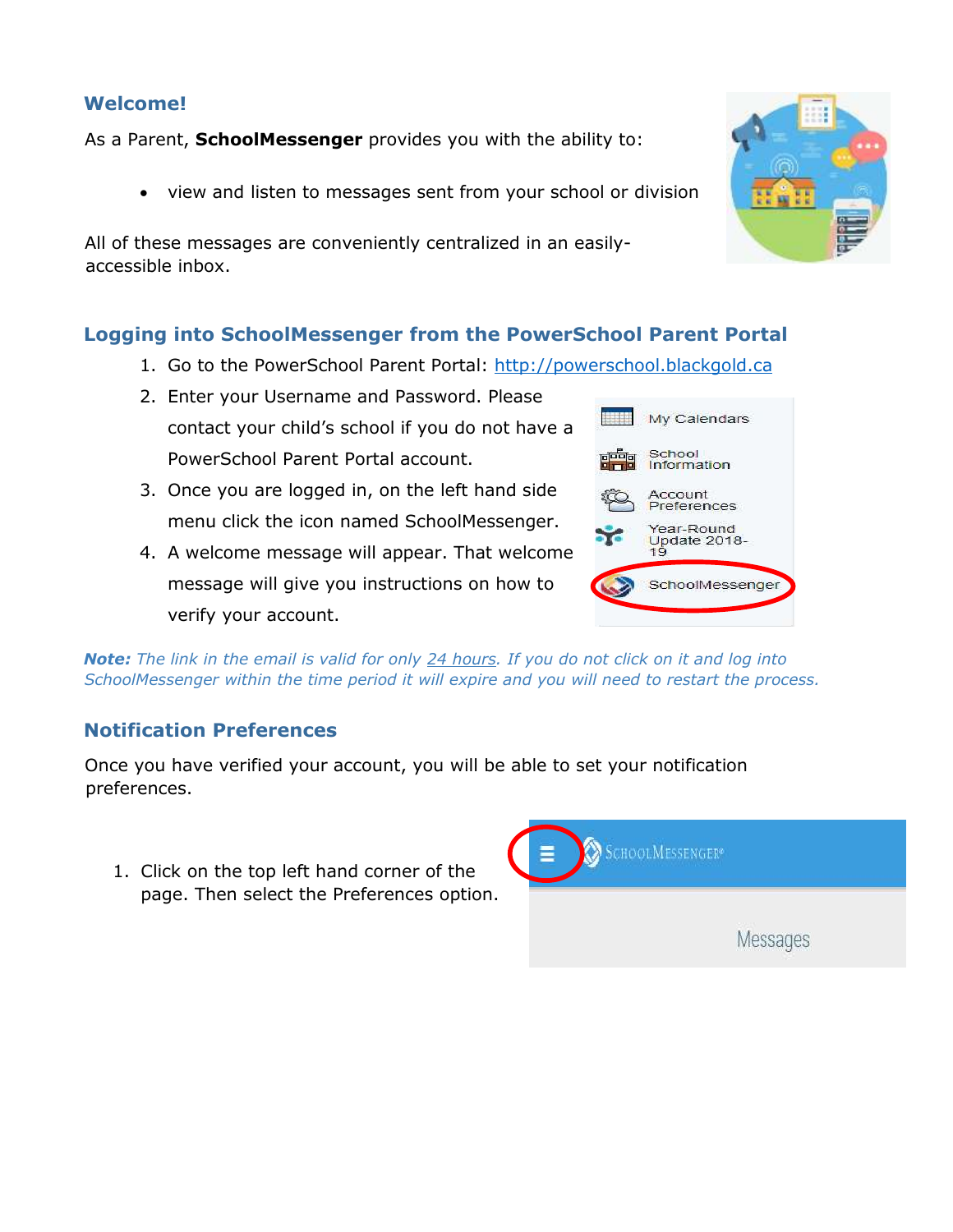2. The preferences on this page will affect SchoolMessenger Broadcasts that may be sent to you from your child's school and/or division.



3. In the example above in the **My contact information** section, there is a phone number Pending consent to call. To give consent, click on the phone number, then click Change.



4. Once you've clicked Change a Permission window will appear with a drop down box that states "Is it ok to Call this phone number?" Select either "Yes, it is okay to call me at this number" or "No, call me for emergencies only", then click Save.

**Notes:** You can select to remove all types of communication for all call types **EXCEPT** Emergency. Emergency call types must have at least 1 phone number selected for contact.